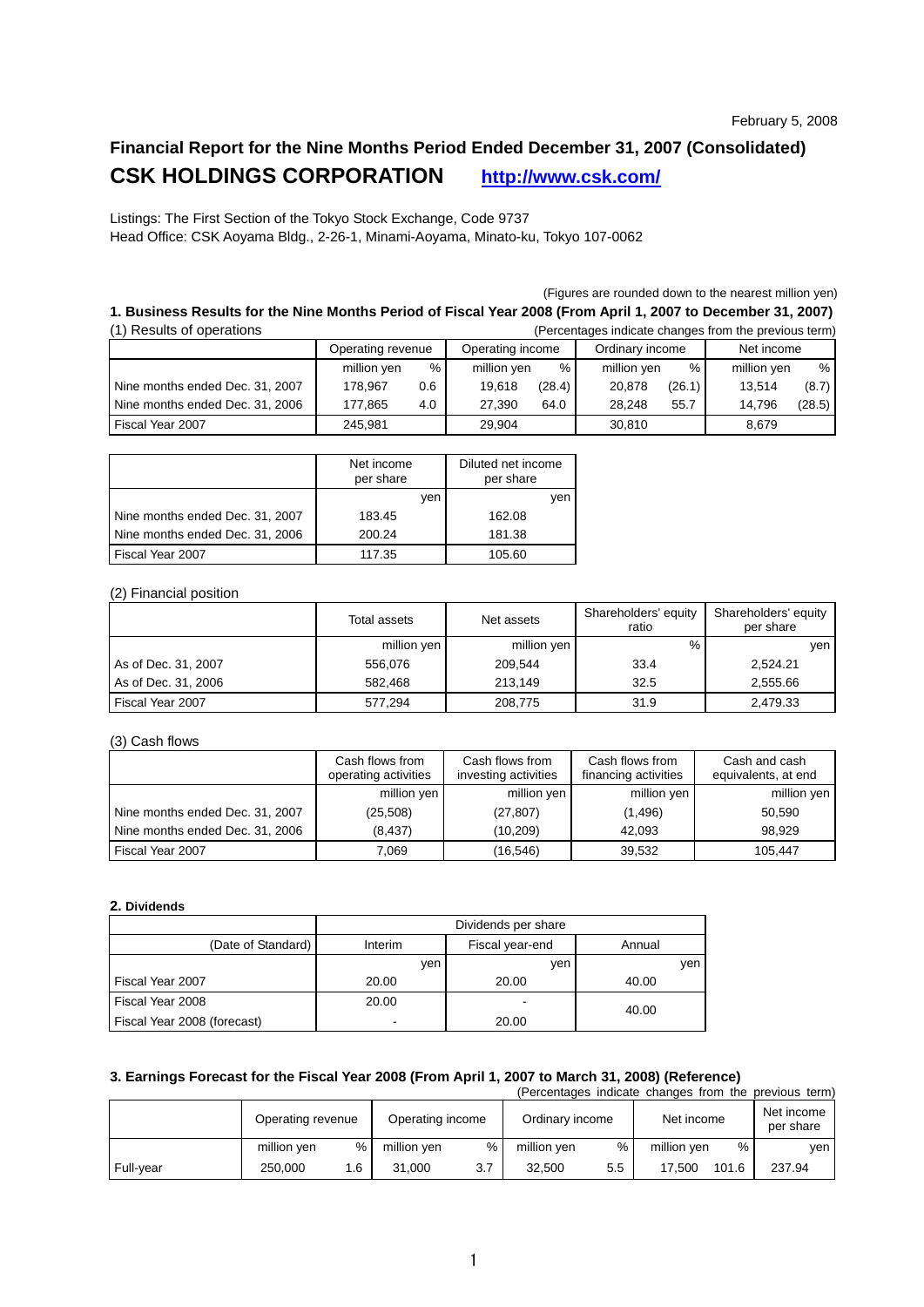#### **4. Other**

- (1) Changes in the state of material subsidiaries during the period (Changes regarding specific companies accompanying changes in the scope of consolidation) : None
- (2) Adoption of concise accounting procedures : None
- (3) Change in accounting policies : None

※ Explanation of the appropriate use of performance forecasts and other related items

Since descriptions about future events, for instance, earnings forecast for March, 2008 are estimation, results may differ from

this estimation due to changes of several economic conditions.

**\* This financial report has been translated from the Japanese "Kessan Tanshin (including attachments)", which has been prepared in accordance with accounting principles generally accepted in Japan, for reference purposes only.**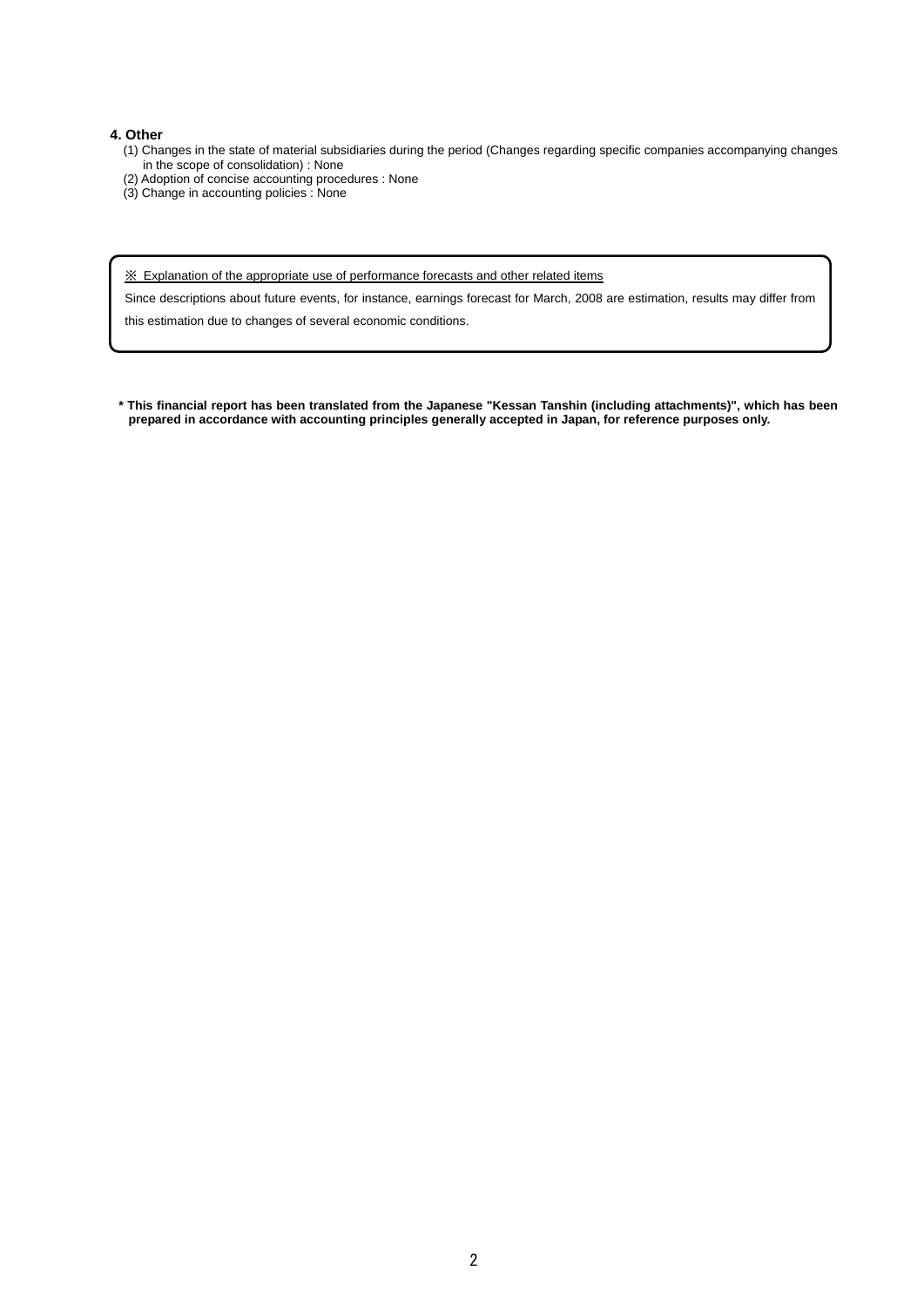# **Consolidated Balance Sheets**

| Period                                                                      | Fiscal year 2007<br>Fiscal year 2008 |               |                       |               |                                           |               |                                   |               |  |
|-----------------------------------------------------------------------------|--------------------------------------|---------------|-----------------------|---------------|-------------------------------------------|---------------|-----------------------------------|---------------|--|
|                                                                             | 3rd quarter                          |               | 3rd quarter           |               | Fiscal year 2007<br>(As of Mar. 31, 2007) |               | Increase(Decrease)<br>compared to |               |  |
|                                                                             | (As of Dec. 31, 2006)                |               | (As of Dec. 31, 2007) |               |                                           |               | fiscal year 2007                  |               |  |
| Account                                                                     | Amount                               | % of<br>total | Amount                | % of<br>total | Amount                                    | % of<br>total | Amount                            | Change        |  |
| Assets                                                                      |                                      | $\frac{0}{0}$ |                       | %             |                                           | $\frac{0}{0}$ |                                   | $\frac{9}{6}$ |  |
| <b>Current assets</b>                                                       |                                      |               |                       |               |                                           |               |                                   |               |  |
| 1 Cash and time deposits                                                    | 102,091                              |               | 57,243                |               | 108,405                                   |               | (51, 161)                         |               |  |
| 2 Notes and accounts receivable                                             | 24,684                               |               | 24,213                |               | 33,688                                    |               | (9, 475)                          |               |  |
| 3 Marketable securities                                                     | 5,495                                |               | 9,489                 |               | 7,207                                     |               | 2,282                             |               |  |
| 4 Venture capital investments                                               | 2,691                                |               | 4,432                 |               | 2,137                                     |               | 2,294                             |               |  |
| 5 Inventories                                                               | 11,782                               |               | 7,063                 |               | 4,819                                     |               | 2,243                             |               |  |
| 6 Investments related to financial<br>services                              | 122,258                              |               | 172,001               |               | 110,842                                   |               | 61,158                            |               |  |
| 7 Cash segregated as deposits<br>related to securities business             | 44,851                               |               | 36,672                |               | 46,394                                    |               | (9, 722)                          |               |  |
| 8 Trading assets related to<br>securities business                          | 22,378                               |               | 11,318                |               | 15,679                                    |               | (4, 360)                          |               |  |
| 9 Receivables related to margin                                             |                                      |               |                       |               |                                           |               |                                   |               |  |
| transactions                                                                | 79,948                               |               | 63,690                |               | 91,105                                    |               | (27, 414)                         |               |  |
| 10 Other current assets<br>Allowance for losses on<br>investment securities | 55,860                               |               | 47,481<br>(756)       |               | 45,883<br>(3,868)                         |               | 1,597<br>3,112                    |               |  |
| Allowance for doubtful accounts                                             | (48)                                 |               | (280)                 |               | (265)                                     |               | (14)                              |               |  |
| Total current assets                                                        | 471,992                              | 81.0          | 432,570               | 77.8          | 462,029                                   | 80.0          | (29, 458)                         | (6.4)         |  |
| II Fixed assets                                                             |                                      |               |                       |               |                                           |               |                                   |               |  |
| 1 Tangible fixed assets                                                     |                                      |               |                       |               |                                           |               |                                   |               |  |
| (1) Buildings and structures                                                | 8,457                                |               | 14,795                |               | 8,712                                     |               | 6,083                             |               |  |
| $(2)$ Land                                                                  | 10,553                               |               | 12,430                |               | 10,831                                    |               | 1,598                             |               |  |
| (3) Other tangible fixed assets                                             | 6,875                                |               | 4,995                 |               | 7,423                                     |               | (2, 427)                          |               |  |
|                                                                             | 25,886                               | 4.4           | 32,221                | 5.8           | 26,966                                    | 4.7           | 5,254                             | 19.5          |  |
| Total tangible fixed assets                                                 |                                      |               |                       |               |                                           |               |                                   |               |  |
| 2 Intangible fixed assets                                                   |                                      |               |                       |               |                                           |               |                                   |               |  |
| (1) Goodwill                                                                | 250                                  |               | 675                   |               | 848                                       |               | (172)                             |               |  |
| (2) Other intangible fixed assets                                           | 10,670                               |               | 18,580                |               | 13,191                                    |               | 5,388                             |               |  |
| Total intangible fixed assets                                               | 10,920                               | 1.9           | 19,255                | 3.5           | 14,039                                    | 2.4           | 5,215                             | 37.1          |  |
| 3 Investments and other assets                                              |                                      |               |                       |               |                                           |               |                                   |               |  |
| (1) Investments in securities                                               | 60,076                               |               | 55,281                |               | 60,040                                    |               | (4, 759)                          |               |  |
| (2) Prepaid pension costs                                                   | 3,313                                |               | 3,258                 |               | 3,324                                     |               | (66)                              |               |  |
| (3) Deferred income taxes                                                   | 1,343                                |               | 3,902                 |               | 1,967                                     |               | 1,935                             |               |  |
| (4) Other assets                                                            | 10,797                               |               | 11,396                |               | 10,778                                    |               | 617                               |               |  |
| Allowance for doubtful<br>accounts                                          | (1,861)                              |               | (1, 810)              |               | (1, 852)                                  |               | 42                                |               |  |
| Total investments and other                                                 |                                      | 12.7          |                       | 12.9          |                                           | 12.9          |                                   |               |  |
| assets                                                                      | 73,668                               |               | 72,029                |               | 74,258                                    |               | (2, 229)                          | (3.0)         |  |
| <b>Total fixed assets</b>                                                   | 110,475                              | 19.0          | 123,505               | 22.2          | 115,265                                   | 20.0          | 8,240                             | 7.1           |  |
| <b>Total assets</b>                                                         | 582,468                              | 100.0         | 556,076               | 100.0         | 577,294                                   | 100.0         | (21, 218)                         | (3.7)         |  |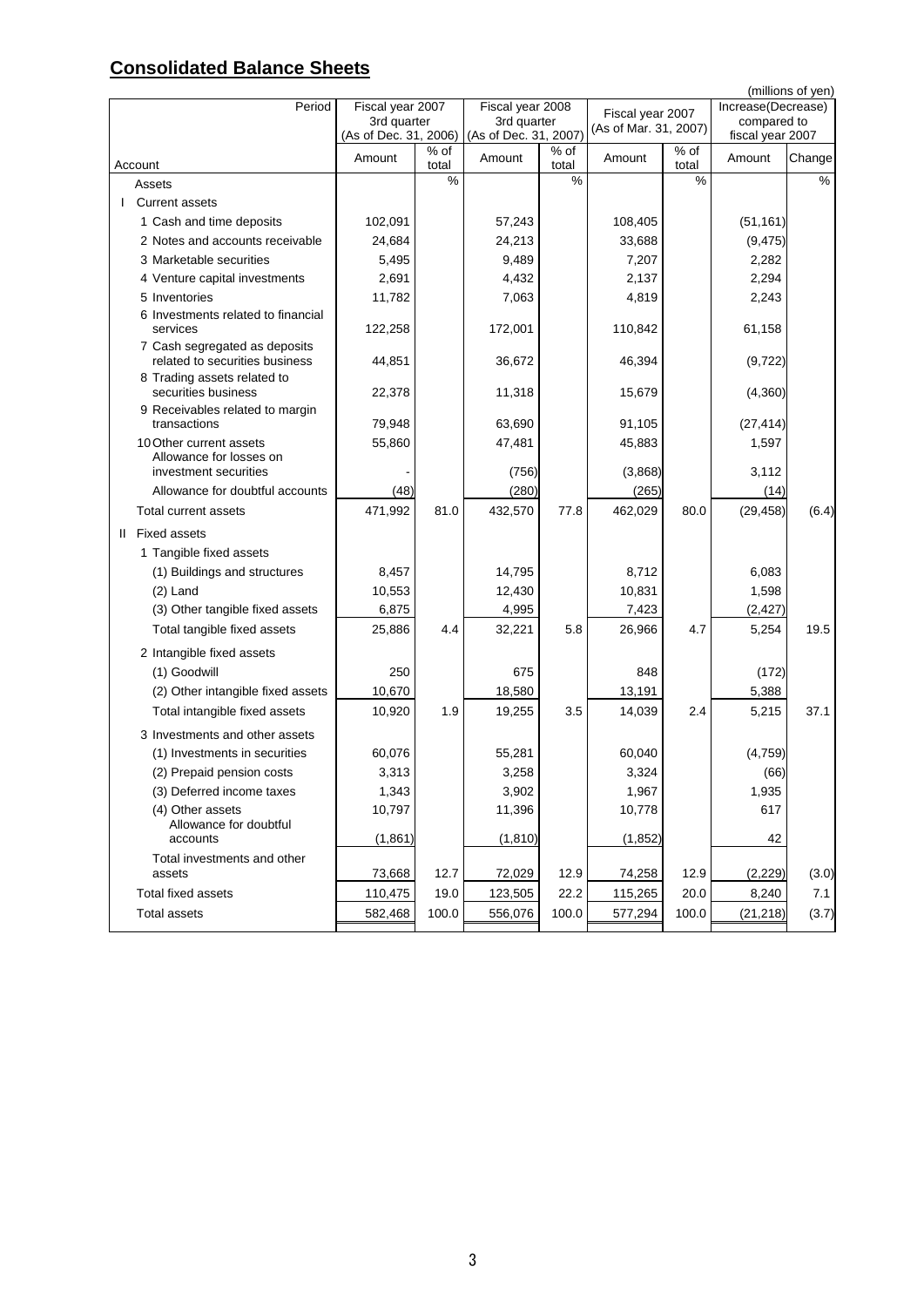|                                                                    |                  |        |                                                            |        |                       |       |                                   | (millions of yen) |
|--------------------------------------------------------------------|------------------|--------|------------------------------------------------------------|--------|-----------------------|-------|-----------------------------------|-------------------|
| Period                                                             | Fiscal year 2007 |        | Fiscal year 2008                                           |        | Fiscal year 2007      |       | Increase(Decrease)<br>compared to |                   |
|                                                                    | 3rd quarter      |        | 3rd quarter<br>(As of Dec. 31, 2006) (As of Dec. 31, 2007) |        | (As of Mar. 31, 2007) |       | fiscal year 2007                  |                   |
|                                                                    | Amount           | $%$ of | Amount                                                     | $%$ of | Amount                | % of  | Amount                            | Change            |
| Account                                                            |                  | total  |                                                            | total  |                       | total |                                   |                   |
| Liabilities                                                        |                  | %      |                                                            | %      |                       | %     |                                   | $\frac{0}{0}$     |
| <b>Current liabilities</b>                                         |                  |        |                                                            |        |                       |       |                                   |                   |
| 1 Accounts payable                                                 | 10,559           |        | 9,099                                                      |        | 11,292                |       | (2, 192)                          |                   |
| 2 Short-term bank loans payable                                    | 34,551           |        | 56,990                                                     |        | 28,052                |       | 28,937                            |                   |
| 3 Current portion of corporate<br>bonds payable                    | 20,000           |        |                                                            |        | 20,000                |       | (20,000)                          |                   |
| 4 Accrued income taxes                                             | 7,826            |        | 2,593                                                      |        | 8,624                 |       | (6,030)                           |                   |
| 5 Deposits received on prepaid                                     |                  |        |                                                            |        |                       |       |                                   |                   |
| cards                                                              | 42,312           |        | 45,547                                                     |        | 42,859                |       | 2,687                             |                   |
| 6 Accrued bonuses to employees                                     | 3,087            |        | 3,356                                                      |        | 6,419                 |       | (3,063)                           |                   |
| 7 Reserve for anticipated losses on<br>contracts                   | 1,688            |        | 1,071                                                      |        | 898                   |       | 172                               |                   |
| 8 Liabilities related to financial                                 |                  |        |                                                            |        |                       |       |                                   |                   |
| services<br>9 Trading liabilities related to                       | 15,973           |        | 36,821                                                     |        | 15,137                |       | 21,684                            |                   |
| securities business                                                | 10,944           |        | 3,130                                                      |        | 9,180                 |       | (6,050)                           |                   |
| 10 Payable related to margin                                       |                  |        |                                                            |        |                       |       |                                   |                   |
| transactions                                                       | 49,909           |        | 26,911                                                     |        | 55,841                |       | (28, 930)                         |                   |
| 11 Deposits received and guarantee                                 |                  |        |                                                            |        |                       |       |                                   |                   |
| deposits received from customers<br>related to securities business | 59,433           |        | 53,422                                                     |        | 56,002                |       | (2,579)                           |                   |
| 12 Other current liabilities                                       | 24,981           |        | 21,744                                                     |        | 25,762                |       | (4,017)                           |                   |
| <b>Total current liabilities</b>                                   | 281,268          | 48.3   | 260,688                                                    | 46.8   | 280,070               | 48.5  | (19, 381)                         | (6.9)             |
| II Long-term liabilities                                           |                  |        |                                                            |        |                       |       |                                   |                   |
| 1 Corporate bonds payable                                          | 20,000           |        | 20,000                                                     |        | 20,000                |       |                                   |                   |
| 2 Convertible bonds payable                                        | 58,000           |        | 56,792                                                     |        | 58,000                |       | (1,208)                           |                   |
| 3 Long-term bank loans payable                                     | 5,000            |        | 5,070                                                      |        | 5,000                 |       | 70                                |                   |
| 4 Accrued employees' retirement                                    |                  |        |                                                            |        |                       |       |                                   |                   |
| benefits                                                           | 818              |        | 494                                                        |        | 586                   |       | (92)                              |                   |
| 5 Accrued directors' retirement                                    |                  |        |                                                            |        |                       |       |                                   |                   |
| benefits                                                           | 186              |        | 158                                                        |        | 205                   |       | (46)                              |                   |
| 6 Other long-term liabilities                                      | 2,778            |        | 1,794                                                      |        | 3,307                 |       | (1, 512)                          |                   |
| Total long-term liabilities                                        | 86,783           | 14.9   | 84,310                                                     | 15.2   | 87,099                | 15.1  | (2,789)                           | (3.2)             |
| III Statutory reserve                                              |                  |        |                                                            |        |                       |       |                                   |                   |
| 1 Reserve for securities trading                                   |                  |        |                                                            |        |                       |       |                                   |                   |
| liabilities                                                        | 1,265            |        | 1,529                                                      |        | 1,347                 |       | 182                               |                   |
| 2 Reserve for financial futures<br>trading liabilities             | 1                |        | 4                                                          |        | 2                     |       | 1                                 |                   |
| Total statutory reserve                                            | 1,266            | 0.2    | 1,533                                                      | 0.3    | 1,349                 | 0.2   | 182                               | 13.5              |
| <b>Total liabilities</b>                                           | 369,318          | 63.4   | 346,532                                                    | 62.3   | 368,519               | 63.8  | (21, 986)                         | (6.0)             |
|                                                                    |                  |        |                                                            |        |                       |       |                                   |                   |
| Net assets                                                         |                  |        |                                                            |        |                       |       |                                   |                   |
| Shareholders' equity:                                              |                  |        |                                                            |        |                       |       |                                   |                   |
| 1 Common stock                                                     | 72,291           | 12.4   | 73,225                                                     | 13.2   | 72,790                | 12.6  | 435                               | 0.6               |
| 2 Capital surplus                                                  | 36,905           | 6.4    | 37,791                                                     | 6.8    | 37,404                | 6.5   | 387                               | 1.0               |
| 3 Retained earnings                                                | 90,808           | 15.6   | 95,249                                                     | 17.1   | 84,691                | 14.7  | 10,558                            | 12.5              |
| 4 Treasury stock, at cost                                          | (19, 645)        | (3.4)  | (23, 923)                                                  | (4.3)  | (19, 649)             | (3.4) | (4,274)                           |                   |
| Total shareholders' equity                                         | 180,359          | 31.0   | 182,343                                                    | 32.8   | 175,236               | 30.4  | 7,106                             | 4.1               |
| II Valuation, translation adjustments<br>and other                 |                  |        |                                                            |        |                       |       |                                   |                   |
| 1 Net unrealized gains on securities                               | 8,833            | 1.5    | 3,359                                                      | 0.6    | 8,949                 | 1.5   | (5,589)                           | (62.5)            |
| 2 Net unrealized gains (losses) on<br>hedging derivatives          | $\mathbf 0$      | 0.0    | (15)                                                       | (0.0)  | 0                     | 0.0   | (15)                              |                   |
| 3 Foreign currency translation<br>adjustments                      |                  |        | (33)                                                       | (0.0)  |                       |       | (33)                              |                   |
| Total valuation, translation                                       |                  |        |                                                            |        |                       |       |                                   |                   |
| adjustments and other                                              | 8,833            | 1.5    | 3,309                                                      | 0.6    | 8,949                 | 1.5   | (5,639)                           | (63.0)            |
| <b>III</b> Minority interests                                      | 23,956           | 4.1    | 23.891                                                     | 4.3    | 24,589                | 4.3   | (697)                             | (2.8)             |
| Total net assets                                                   | 213,149          | 36.6   | 209,544                                                    | 37.7   | 208,775               | 36.2  | 768                               | 0.4               |
| Total liabilities and net assets                                   | 582,468          | 100.0  | 556,076                                                    | 100.0  | 577,294               | 100.0 | (21, 218)                         | (3.7)             |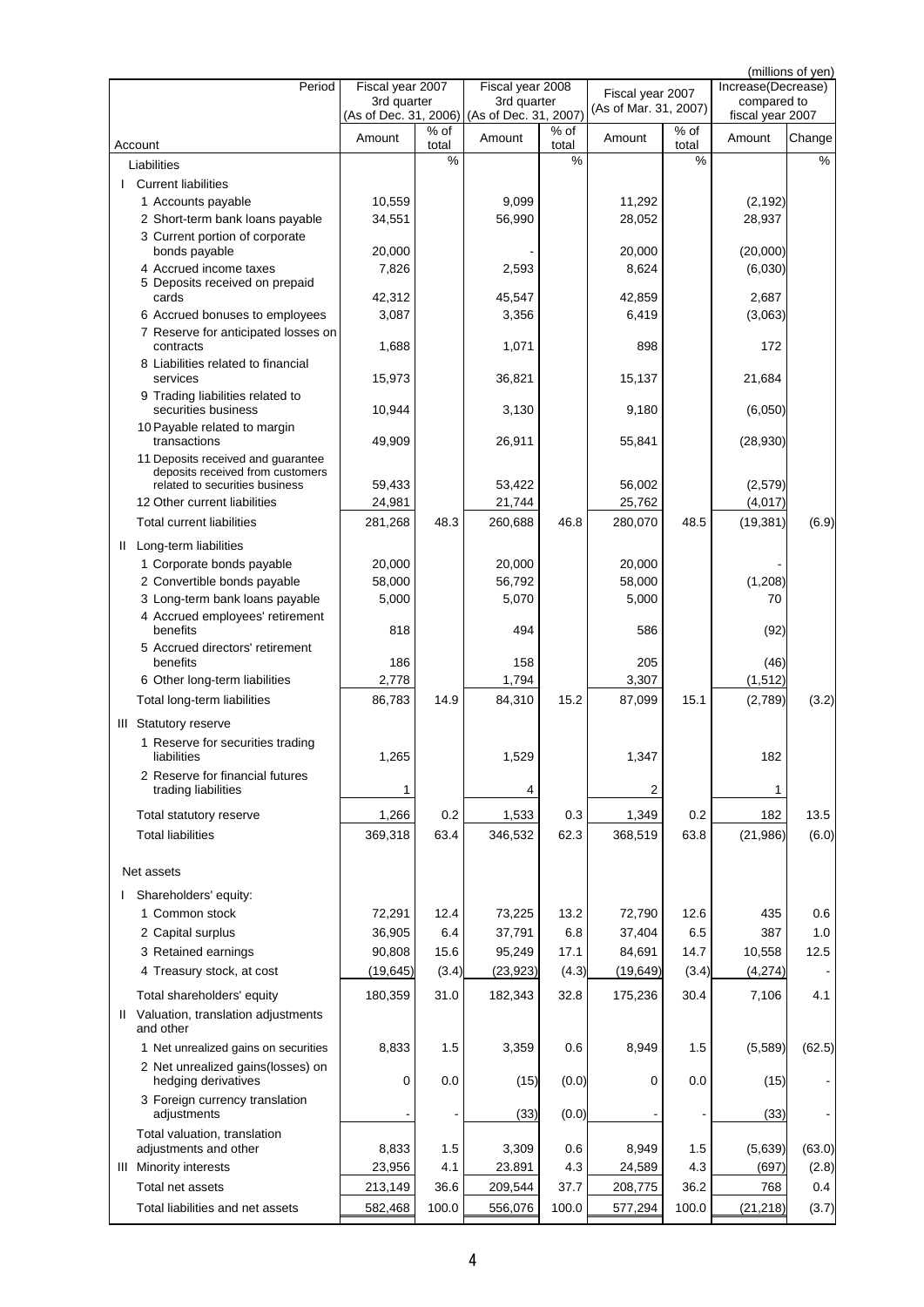# **Consolidated Statements of Income**

|    |                                                                      |                                            |           |                                            |           |            |         | (millions of yen)                   |           |  |
|----|----------------------------------------------------------------------|--------------------------------------------|-----------|--------------------------------------------|-----------|------------|---------|-------------------------------------|-----------|--|
|    | Period                                                               | Fiscal year 2007                           |           | Fiscal year 2008                           |           | Increase   |         | Fiscal year 2007                    |           |  |
|    |                                                                      | For the nine months<br>ended Dec. 31, 2006 |           | For the nine months<br>ended Dec. 31, 2007 |           | (Decrease) |         | For the year<br>ended Mar. 31, 2007 |           |  |
|    |                                                                      |                                            | Ratio to  |                                            | Ratio to  |            |         |                                     | Ratio to  |  |
|    |                                                                      | Amount                                     | operating | Amount                                     | operating | Amount     | Change  | Amount                              | operating |  |
|    | Account                                                              |                                            | revenue   |                                            | revenue   |            |         |                                     | revenue   |  |
|    |                                                                      |                                            | %         |                                            | %         |            | %       |                                     | %         |  |
|    | Operating revenue                                                    | 177,865                                    | 100.0     | 178,967                                    | 100.0     | 1,101      | 0.6     | 245,981                             | 100.0     |  |
| Ш. | Operating costs                                                      | 108,228                                    | 60.8      | 110,238                                    | 61.6      | 2,010      | 1.9     | 157,620                             | 64.1      |  |
|    | Gross profit                                                         | 69,637                                     | 39.2      | 68,728                                     | 38.4      | (908)      | (1.3)   | 88,361                              | 35.9      |  |
|    |                                                                      |                                            |           |                                            |           |            |         |                                     |           |  |
|    | III Selling, general and administrative                              |                                            |           |                                            |           |            |         |                                     |           |  |
|    | expenses                                                             | 42,246                                     | 23.8      | 49,109                                     | 27.4      | 6,863      | 16.2    | 58,456                              | 23.7      |  |
|    | Operating income                                                     | 27,390                                     | 15.4      | 19,618                                     | 11.0      | (7, 771)   | (28.4)  | 29,904                              | 12.2      |  |
|    | IV Non-operating income                                              | 1,749                                      | 1.0       | 2,363                                      | 1.3       | 613        | 35.1    | 2,277                               | 0.9       |  |
|    | 1 Interest income                                                    | 197                                        |           | 295                                        |           | 98         |         | 290                                 |           |  |
|    | 2 Dividend income                                                    | 350                                        |           | 403                                        |           | 52         |         | 353                                 |           |  |
|    | 3 Hoard profit of prepaid card                                       | 712                                        |           | 785                                        |           | 72         |         | 964                                 |           |  |
|    | 4 Other, net                                                         | 488                                        |           | 879                                        |           | 390        |         | 668                                 |           |  |
|    |                                                                      |                                            |           |                                            |           |            |         |                                     |           |  |
| V  | Non-operating expenses                                               | 891                                        | 0.5       | 1,103                                      | 0.6       | 212        | 23.8    | 1,371                               | 0.6       |  |
|    | 1 Interest expenses<br>2 Loss on sales of investments in             | 78                                         |           | 49                                         |           | (28)       |         | 97                                  |           |  |
|    | securities                                                           |                                            |           | 288                                        |           | 288        |         |                                     |           |  |
|    | 3 Foreign exchange loss                                              |                                            |           | 133                                        |           | 133        |         |                                     |           |  |
|    | 4 Provision for accrued                                              |                                            |           |                                            |           |            |         |                                     |           |  |
|    | employees' retirement benefits                                       | 195                                        |           | 195                                        |           | 0          |         | 260                                 |           |  |
|    | 5 Transfer agents' commission<br>6 Transfer of one's domicile's      | 116                                        |           |                                            |           | (116)      |         | 152                                 |           |  |
|    | adjustment costs                                                     | 154                                        |           | 112                                        |           | (42)       |         | 195                                 |           |  |
|    | 7 Other, net                                                         | 346                                        |           | 325                                        |           | (21)       |         | 664                                 |           |  |
|    | Ordinary income                                                      | 28,248                                     | 15.9      | 20,878                                     | 11.7      | (7, 370)   | (26.1)  | 30,810                              | 12.5      |  |
|    |                                                                      |                                            |           |                                            |           |            |         |                                     |           |  |
|    | VI Extraordinary gains                                               | 728                                        | 0.4       | 1,774                                      | 1.0       | 1,046      | 143.7   | 1,254                               | 0.5       |  |
|    | 1 Gain on sales of fixed assets<br>2 Gain on sales of investments in | 208                                        |           |                                            |           | (208)      |         | 208                                 |           |  |
|    | securities                                                           |                                            |           | 272                                        |           | 272        |         |                                     |           |  |
|    | 3 Gain from reversal of allowance                                    |                                            |           |                                            |           |            |         |                                     |           |  |
|    | for doubtful accounts                                                | 103                                        |           |                                            |           | (103)      |         |                                     |           |  |
|    | 4 Gain from transfer of buisiness                                    | 277                                        |           |                                            |           | (277)      |         | 277                                 |           |  |
|    | 5 Dilution gain<br>6 Compensation received for                       |                                            |           | 369                                        |           | 369        |         |                                     |           |  |
|    | relocation                                                           |                                            |           | 950                                        |           | 950        |         |                                     |           |  |
|    | 7 Other, net                                                         | 139                                        |           | 183                                        |           | 44         |         | 769                                 |           |  |
|    |                                                                      |                                            |           |                                            |           |            |         |                                     |           |  |
|    | VII Extraordinary losses                                             | 551                                        | 0.3       | 2,418                                      | 1.4       | 1,866      | 338.6   | 1,351                               | 0.5       |  |
|    | 1 Loss on disposal of fixed<br>assets                                | 120                                        |           | 621                                        |           | 501        |         | 160                                 |           |  |
|    | 2 Loss on write-down of                                              |                                            |           |                                            |           |            |         |                                     |           |  |
|    | investments in securities                                            | 100                                        |           |                                            |           | (100)      |         | 546                                 |           |  |
|    | 3 Provision for allowance for<br>anticipated losses on contracts     |                                            |           | 513                                        |           | 513        |         |                                     |           |  |
|    | 4 Relocation loss                                                    |                                            |           | 646                                        |           | 646        |         |                                     |           |  |
|    | 5 Provision for reserve for                                          |                                            |           |                                            |           |            |         |                                     |           |  |
|    | securities trading liabilities                                       | 186                                        |           | 182                                        |           | (4)        |         | 268                                 |           |  |
|    | 6 Provision for reserve for<br>financial futures trading liabilities | 1                                          |           | 1                                          |           | 0          |         | 1                                   |           |  |
|    | 7 Other, net                                                         | 142                                        |           | 452                                        |           | 310        |         | 373                                 |           |  |
|    | Income before income taxes                                           |                                            |           |                                            |           |            |         |                                     |           |  |
|    | and minority interests                                               | 28,425                                     | 16.0      | 20,234                                     | 11.3      | (8, 191)   | (28.8)  | 30,712                              | 12.5      |  |
|    | Income taxes: Current                                                | 11,153                                     | 6.3       | 3,394                                      | 1.9       | (7, 758)   | (69.6)  | 18,985                              | 7.7       |  |
|    | Income taxes: Refund                                                 |                                            |           | (2,763)                                    | (1.6)     | (2,763)    |         |                                     |           |  |
|    | Income taxes: Deferred<br>Reversal of the prior year's               | 1,664                                      | 0.9       | 6,306                                      | 3.5       | 4,641      | 278.8   | (4, 532)                            | (1.8)     |  |
|    | income taxes and prior year's                                        |                                            |           |                                            |           |            |         |                                     |           |  |
|    | income taxes-deferred                                                |                                            |           |                                            |           |            |         | 6,210                               | 2.5       |  |
|    | Minority interests                                                   | 810                                        | 0.5       | (217)                                      | (0.1)     | (1,028)    | (126.8) | 1,370                               | 0.6       |  |
|    | Net income                                                           | 14,796                                     | 8.3       | 13,514                                     | 7.6       | (1,282)    | (8.7)   | 8,679                               | 3.5       |  |
|    |                                                                      |                                            |           |                                            |           |            |         |                                     |           |  |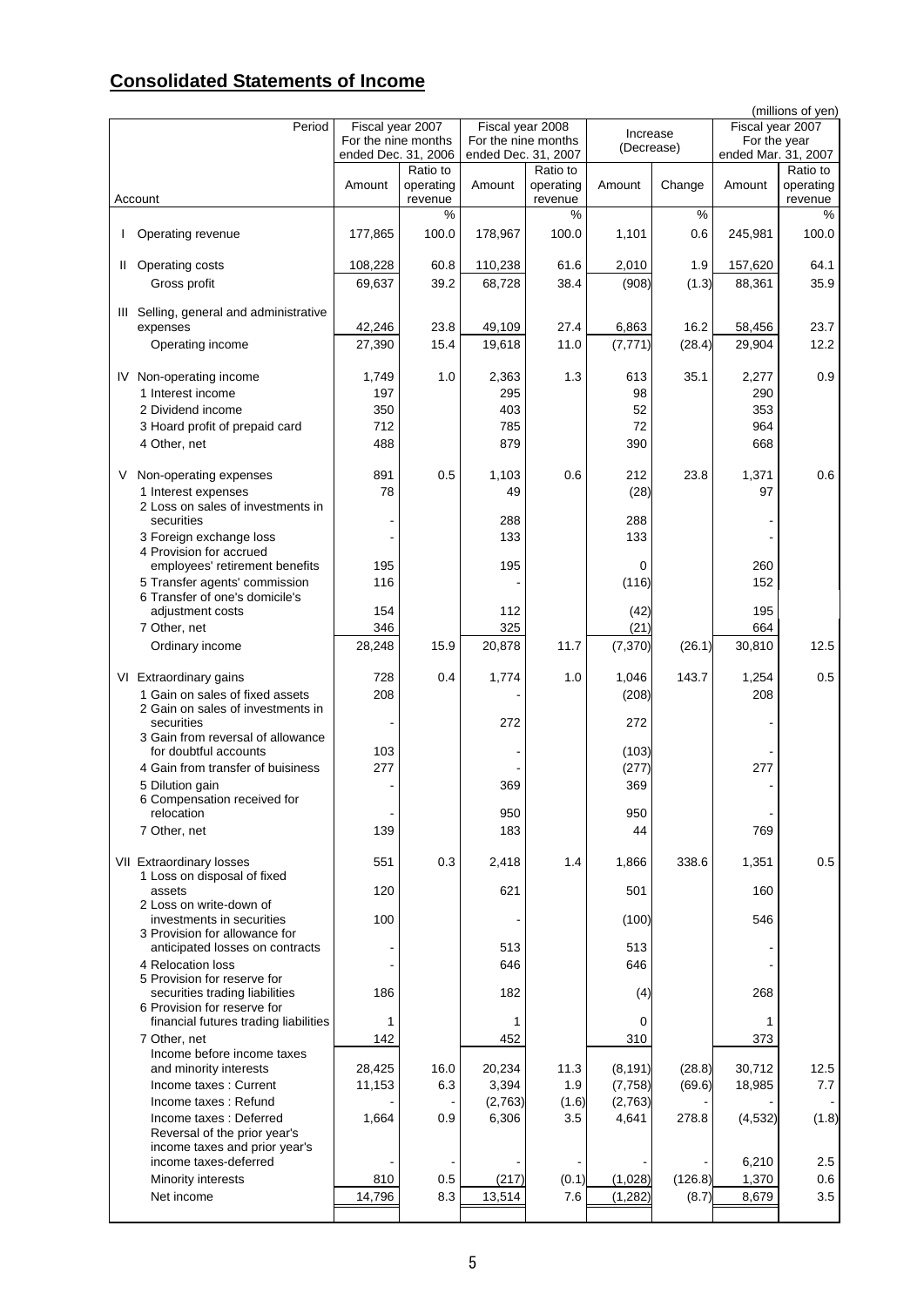### **Consolidated Statement of Changes in Net Assets**

| (millions of yen)                                                                |                 |                    |                      |                               |                                  |                                             |                                                         |                       |                     |  |
|----------------------------------------------------------------------------------|-----------------|--------------------|----------------------|-------------------------------|----------------------------------|---------------------------------------------|---------------------------------------------------------|-----------------------|---------------------|--|
|                                                                                  |                 |                    | Shareholders' equity |                               |                                  |                                             | Valuation and translation<br>adjustments                |                       |                     |  |
|                                                                                  | Common<br>stock | Capital<br>surplus | Retained<br>earnings | Treasury<br>stock,<br>at cost | Total<br>shareholders'<br>equity | Net<br>unrealized<br>gains on<br>securities | Net<br>unrealized<br>gains on<br>hedging<br>derivatives | Minority<br>interests | Total net<br>assets |  |
| Balance as of Mar. 31, 2006                                                      | 71,523          | 36,137             | 80,719               | (19, 625)                     | 168,754                          | 11,069                                      |                                                         | 23,606                | 203,430             |  |
| Change in the nine months                                                        |                 |                    |                      |                               |                                  |                                             |                                                         |                       |                     |  |
| Exercise of stock option                                                         | 767             | 767                | ÷,                   | ä,                            | 1,535                            |                                             |                                                         |                       | 1,535               |  |
| Cash dividends *                                                                 |                 |                    | (2,945)              | ä,                            | (2,945)                          |                                             |                                                         |                       | (2,945)             |  |
| Cash dividends                                                                   |                 | ÷                  | (1, 479)             | ÷,                            | (1, 479)                         |                                             |                                                         |                       | (1, 479)            |  |
| Directors' and statutory<br>auditors' bonuses *                                  |                 |                    | (281)                |                               | (281)                            |                                             |                                                         |                       | (281)               |  |
| Net income                                                                       |                 |                    | 14,796               |                               | 14,796                           |                                             |                                                         |                       | 14,796              |  |
| Repurchases of treasury stock                                                    |                 |                    |                      | (20)                          | (20)                             |                                             |                                                         |                       | (20)                |  |
| Disposal of treasury stock                                                       |                 | (0)                |                      | $\mathbf 0$                   | $\mathbf 0$                      |                                             |                                                         |                       | $\mathbf 0$         |  |
| Net change in the items other<br>than shareholders' equity in the<br>nine months |                 |                    |                      |                               |                                  | (2, 235)                                    | 0                                                       | 350                   | (1,885)             |  |
| Total of change in the nine<br>months                                            | 767             | 767                | 10,089               | (19)                          | 11,604                           | (2, 235)                                    | $\Omega$                                                | 350                   | 9,719               |  |
| Balance as of Dec. 31, 2006                                                      | 72.291          | 36,905             | 90,808               | (19, 645)                     | 180,359                          | 8,833                                       | 0                                                       | 23,956                | 213,149             |  |

Fiscal year 2007 for the nine months ended Dec. 31, 2006

Note: \* It is appropriation of retained earnings item decided in the ordinary general meeting of shareholders' on June 2006.

### Fiscal year 2008 for the nine months ended Dec. 31, 2007

|                                                                                  |                          |                    |                      |                                                                                                                                                                                                                                           |          |                       |                                       |      |                          | (millions of yen) |
|----------------------------------------------------------------------------------|--------------------------|--------------------|----------------------|-------------------------------------------------------------------------------------------------------------------------------------------------------------------------------------------------------------------------------------------|----------|-----------------------|---------------------------------------|------|--------------------------|-------------------|
|                                                                                  |                          |                    | Shareholders' equity |                                                                                                                                                                                                                                           |          |                       | Valuation and translation adjustments |      |                          |                   |
|                                                                                  | Common<br>stock          | Capital<br>surplus | Retained<br>earnings | Net<br>Net<br>Foreign<br>unrealized<br>Treasury<br>Total<br>unrealized<br>currency<br>gains (losses)<br>stock,<br>shareholders'<br>translation<br>gains on<br>on hedging<br>at cost<br>equity<br>securities<br>adjustments<br>derivatives |          | Minority<br>interests | Total net<br>assets                   |      |                          |                   |
| Balance as of Mar. 31, 2007                                                      | 72,790                   | 37,404             | 84,691               | (19, 649)                                                                                                                                                                                                                                 | 175,236  | 8,949                 | $\Omega$                              |      | 24,589                   | 208,775           |
| Change in the nine months                                                        |                          |                    |                      |                                                                                                                                                                                                                                           |          |                       |                                       |      |                          |                   |
| Exercise of stock option                                                         | 435                      | 435                |                      |                                                                                                                                                                                                                                           | 870      |                       |                                       |      | ÷,                       | 870               |
| Cash dividends *                                                                 |                          |                    | (1, 485)             |                                                                                                                                                                                                                                           | (1, 485) |                       | ٠                                     |      | $\frac{1}{2}$            | (1, 485)          |
| Cash dividends                                                                   |                          |                    | (1, 470)             |                                                                                                                                                                                                                                           | (1, 470) |                       |                                       |      | ٠                        | (1, 470)          |
| Net income                                                                       | $\overline{\phantom{a}}$ |                    | 13,514               |                                                                                                                                                                                                                                           | 13,514   |                       |                                       |      | $\frac{1}{2}$            | 13,514            |
| Repurchases of treasury stock                                                    |                          |                    |                      | (4, 408)                                                                                                                                                                                                                                  | (4, 408) |                       |                                       |      | $\overline{\phantom{a}}$ | (4, 408)          |
| Disposal of treasury stock                                                       |                          | (47)               |                      | 134                                                                                                                                                                                                                                       | 86       |                       |                                       |      | ٠                        | 86                |
| Net change in the items other<br>than shareholders' equity in the<br>nine months |                          |                    |                      |                                                                                                                                                                                                                                           |          | (5, 589)              | (15)                                  | (33) | (697)                    | (6, 337)          |
| Total of change in the nine<br>months                                            | 435                      | 387                | 10,558               | (4,274)                                                                                                                                                                                                                                   | 7,106    | (5, 589)              | (15)                                  | (33) | (697)                    | 768               |
| Balance as of Dec. 31, 2007                                                      | 73,225                   | 37,791             | 95,249               | (23, 923)                                                                                                                                                                                                                                 | 182,343  | 3,359                 | (15)                                  | (33) | 23,891                   | 209,544           |

Note: \* It is appropriation of cash dividends in the ordinary general meeting of shareholders' on June 2007.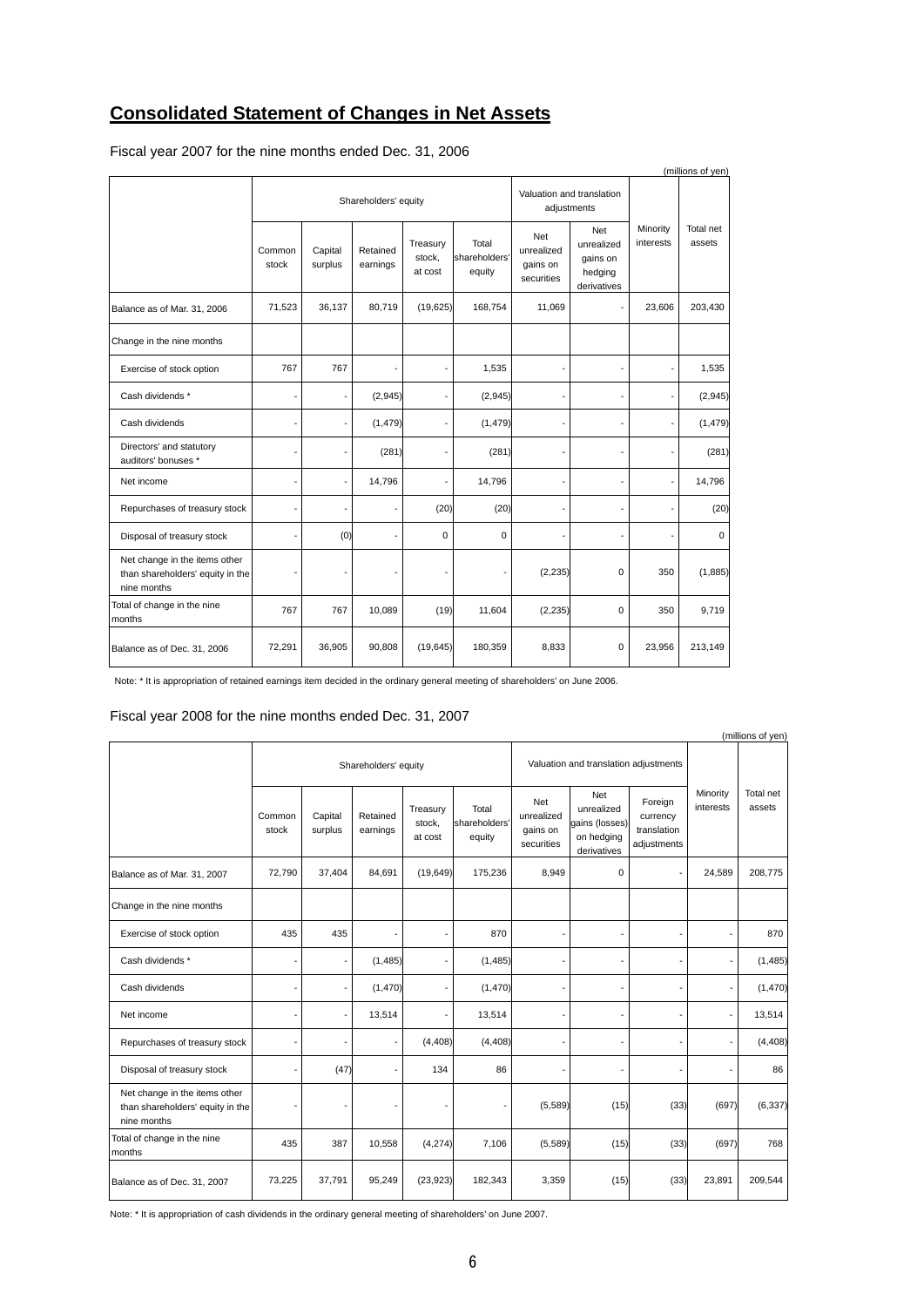### Fiscal year 2007 for the year ended Mar. 31, 2007

|                                                                                  |                          |                    |                      |                               |                                  |                                             |                                                         |                       | (millions of yen)   |
|----------------------------------------------------------------------------------|--------------------------|--------------------|----------------------|-------------------------------|----------------------------------|---------------------------------------------|---------------------------------------------------------|-----------------------|---------------------|
|                                                                                  |                          |                    | Shareholders' equity |                               |                                  |                                             | Valuation and translation<br>adjustments                |                       |                     |
|                                                                                  | Common<br>stock          | Capital<br>surplus | Retained<br>earnings | Treasury<br>stock,<br>at cost | Total<br>shareholders'<br>equity | Net<br>unrealized<br>gains on<br>securities | Net<br>unrealized<br>gains on<br>hedging<br>derivatives | Minority<br>interests | Total net<br>assets |
| Balance as of Mar. 31, 2006                                                      | 71,523                   | 36,137             | 80,719               | (19, 625)                     | 168,754                          | 11,069                                      |                                                         | 23,606                | 203,430             |
| Change in the fiscal year                                                        |                          |                    |                      |                               |                                  |                                             |                                                         |                       |                     |
| Exercise of stock option                                                         | 1,266                    | 1,266              |                      |                               | 2,533                            |                                             |                                                         |                       | 2,533               |
| Cash dividends *                                                                 |                          |                    | (2,945)              |                               | (2, 945)                         |                                             |                                                         |                       | (2, 945)            |
| Cash dividends                                                                   | $\overline{\phantom{a}}$ | ٠                  | (1, 479)             |                               | (1, 479)                         |                                             |                                                         |                       | (1, 479)            |
| Directors' and statutory<br>auditors' bonuses *                                  |                          |                    | (281)                |                               | (281)                            |                                             |                                                         |                       | (281)               |
| Net income                                                                       |                          |                    | 8,679                |                               | 8,679                            |                                             |                                                         |                       | 8,679               |
| Repurchases of treasury stock                                                    |                          |                    |                      | (24)                          | (24)                             |                                             |                                                         |                       | (24)                |
| Disposal of treasury stock                                                       | ٠                        | 0                  |                      | $\mathbf 0$                   | 1                                |                                             |                                                         |                       | $\mathbf{1}$        |
| Net change in the items other<br>than shareholders' equity in the<br>fiscal year |                          |                    |                      |                               |                                  | (2, 120)                                    | $\mathbf 0$                                             | 982                   | (1, 136)            |
| Total of change in the fiscal year                                               | 1,266                    | 1,266              | 3,972                | (23)                          | 6,482                            | (2, 120)                                    | $\mathbf 0$                                             | 982                   | 5,345               |
| Balance as of Mar. 31, 2007                                                      | 72,790                   | 37,404             | 84,691               | (19, 649)                     | 175,236                          | 8,949                                       | $\mathbf 0$                                             | 24,589                | 208,775             |

Note: \* It is appropriation of retained earnings item decided in the ordinary general meeting of shareholders' on June 2006.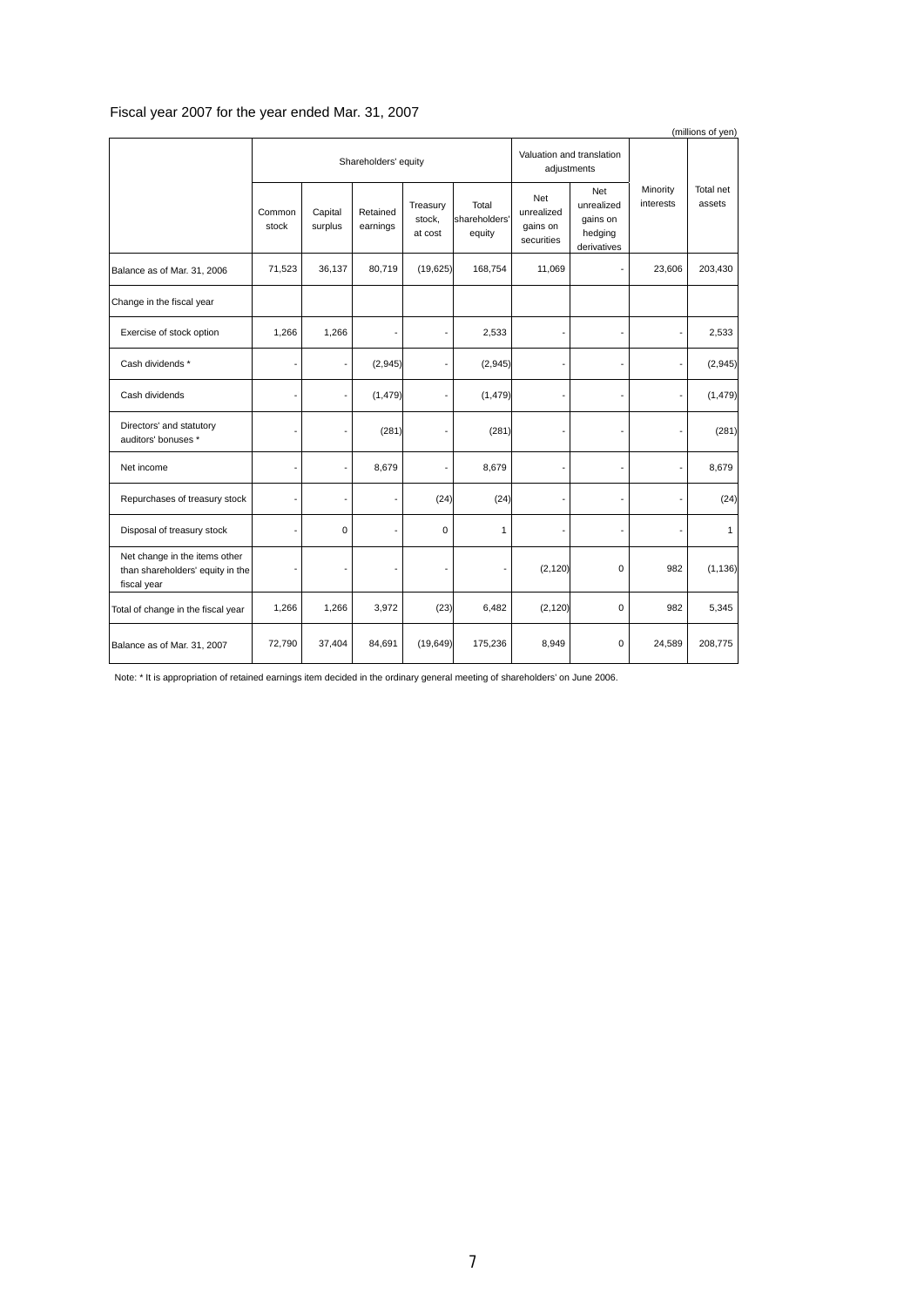# **Consolidated Statements of Cash Flows (summary)**

|                                            |                     |                     |            | (millions of yen)   |
|--------------------------------------------|---------------------|---------------------|------------|---------------------|
| Period                                     | Fiscal year 2007    | Fiscal year 2008    | Increase   | Fiscal year 2007    |
|                                            | For the nine months | For the nine months | (Decrease) | For the year        |
|                                            | ended Dec. 31, 2006 | ended Dec. 31, 2007 |            | ended Mar. 31, 2007 |
| Account                                    | Amount              | Amount              | Amount     | Amount              |
|                                            |                     |                     |            |                     |
|                                            |                     |                     |            |                     |
| Cash flows from operating activities       | (8, 437)            | (25,508)            | (17,070)   | 7,069               |
|                                            |                     |                     |            |                     |
|                                            |                     |                     |            |                     |
| Cash flows from investing activities<br>H. | (10, 209)           | (27, 807)           | (17, 598)  | (16, 546)           |
|                                            |                     |                     |            |                     |
|                                            |                     |                     |            |                     |
| III Cash flows from financing activities   | 42,093              | (1, 496)            | (43,590)   | 39,532              |
|                                            |                     |                     |            |                     |
| IV Effect of exchange rate changes on      |                     |                     |            |                     |
| cash and cash equivalents                  | 142                 | (44)                | (186)      | 50                  |
|                                            |                     |                     |            |                     |
| V Net increase (decrease) in cash and      |                     |                     |            |                     |
| cash equivalents                           | 23,589              | (54, 856)           | (78, 445)  | 30,106              |
|                                            |                     |                     |            |                     |
| VI Cash and cash equivalents, at           |                     |                     |            |                     |
| beginning                                  | 74,747              | 105,447             | 30,700     | 74,747              |
| VII Net increase (decrease) in cash and    |                     |                     |            |                     |
| cash equivalents due to additional         |                     |                     |            |                     |
| consolidation of subsidiaries,             |                     |                     |            |                     |
| subsidiaries removed from                  |                     |                     |            |                     |
| consolidation and other                    | 593                 |                     | (593)      | 593                 |
|                                            |                     |                     |            |                     |
|                                            |                     |                     |            |                     |
| VIII Cash and cash equivalents, at end     | 98,929              | 50,590              | (48, 338)  | 105,447             |
|                                            |                     |                     |            |                     |